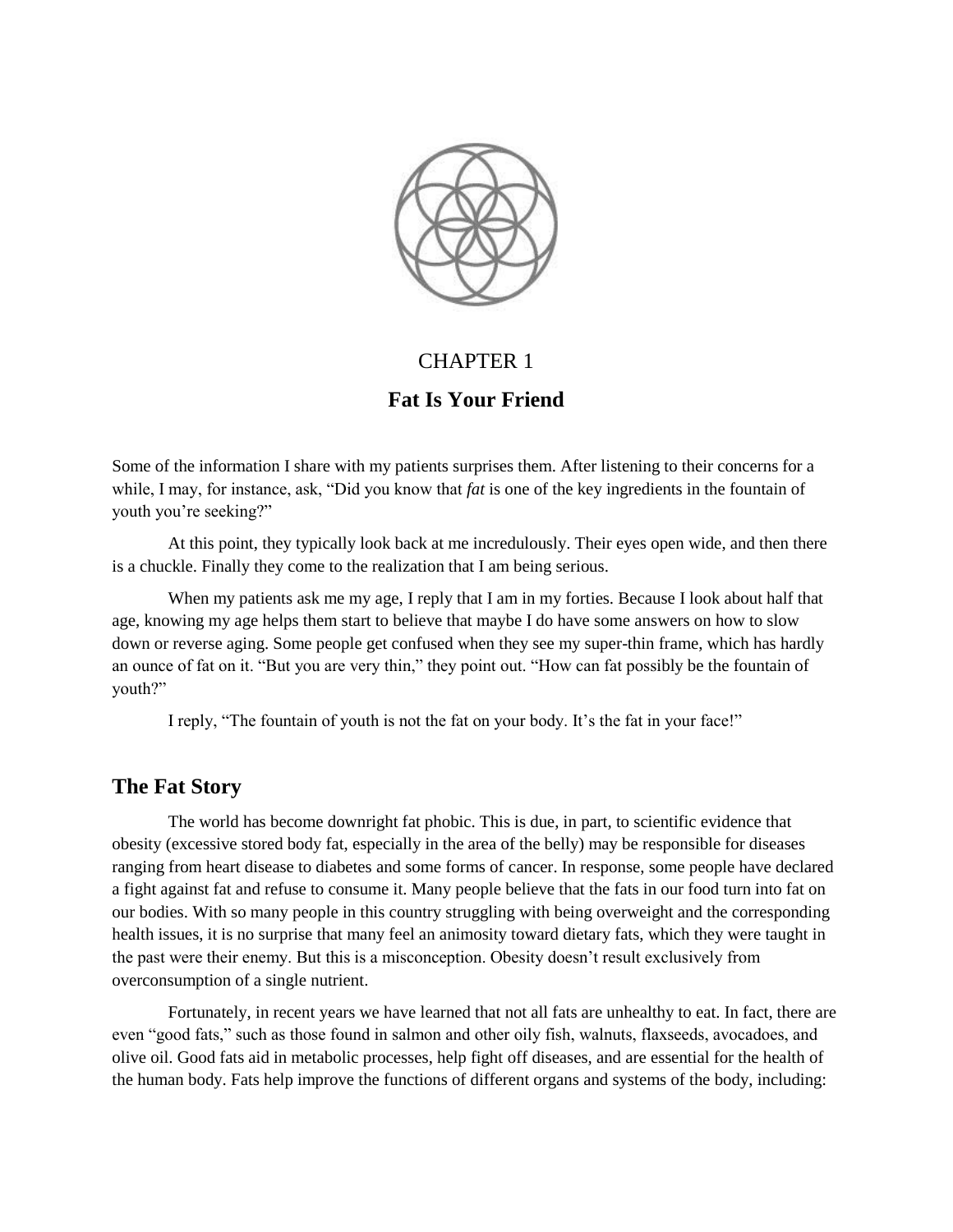- The brain: Fats make up 60 percent of the brain and are essential to several brain functions, including learning, memory, and mood. Fats are especially important for women to eat during pregnancy, as they are essential for the development of the fetal brain.
- The cells: Fatty acids on the cells' surfaces help them to stay flexible and are responsible for building cellular membranes.
- The nerves: The material that insulates and protects the nerves is composed of fat. Fat aids in isolating their electrical impulses and speeding up the transmission of signals from parts of the body to the brain.
- The eyes: Fat cushions and protects the eyes, and it is essential for their optimal functioning.
- **The heart:** Specific fats are essential to help the heart beat in a regular rhythm. Sixty percent of the heart's energy comes directly from burning fat.
- The lungs: Saturated fats are essential for the production of the lung surfactants that keep the lungs from collapsing. These fats come from sources such as chicken, red meat, dairy, coconut oil, and palm oil.
- The digestive system: Fat slows the digestive process so that the body has more time to absorb required nutrients. Also, vitamins A, D, E, and K actually require fat for absorption.
- **The immune system:** Inflammation, which plays a huge role in aging, is attenuated by fat, which helps the immune system and the metabolism to function properly.
- **All internal organs:** Omental fat (the kind that is stored within the tissue that supplies your intestines with blood) protects and cushions all internal organs.

As you can see, fats play an integral role in the well-being of the human body. They protect internal organs by providing energy, fueling building blocks for hormones, and by absorbing fat-soluble vitamins. That being said, an accumulation of fat in the body generally reflects an unhealthy lifestyle (inactivity and/or overeating) or a genetic predisposition to put on padding. Unhealthy weight, especially fat stored in the belly, is considered a harbinger of potential medical problems and is not aesthetically pleasing.

Interestingly, however, facial fat is one of most important tissues that affect the aging face. In recent studies, the medical community has found that deep subcutaneous facial fat gives the face its youthful position, contour, and dimensions. Facial fat is critical in slowing down the morphological changes that occur to our faces over time. When we lose too much facial fat, we begin to look gaunt and aged.

You can appreciate the value of fat in a person's face when you see people who have lost a lot of weight. Their bodies may look amazing, but their faces look as if they have aged significantly. For all these years, most of us have been trying to keep our body fat percentage at a minimum without knowing that our faces were being negatively affected. Indeed, it is ironic that much-hated fat is actually what maintains our youthful features and keeps us from running to a plastic surgeon.

Unfortunately, each of us has an internal clock on our facial fat cells that determines how soon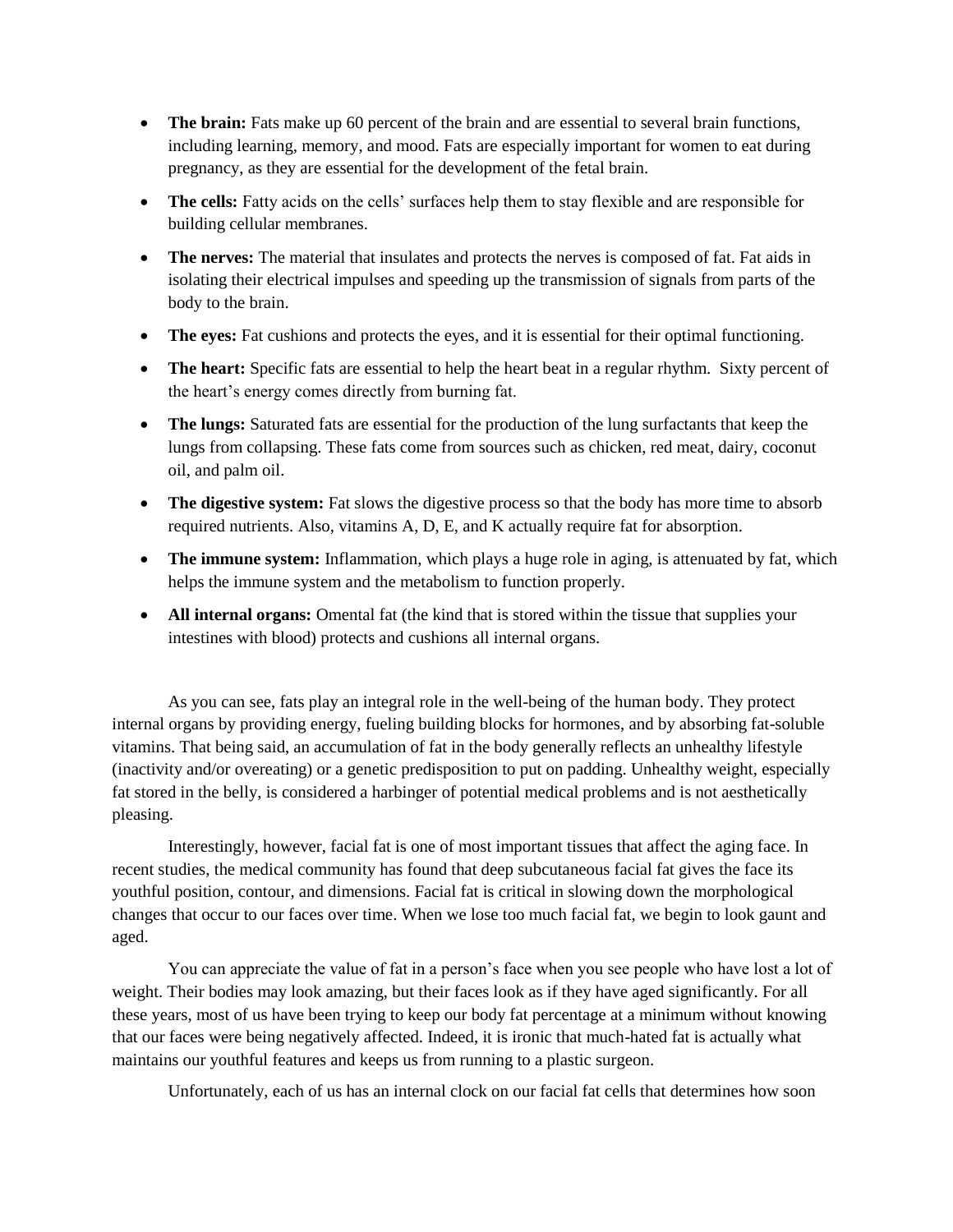they will start disappearing and thereby cause the volume depletion of our faces. Some of us, due to genetic factors, will lose our facial fat cells slower than others. This is why some people, even those with sun-damaged skin, can appear younger than their peers of the same age; and why those who "do everything right" age drastically fast.

Another factor that affects facial fat cells is the pressure we put on our faces when we are sleeping. If we favor one side of the face while sleeping, that side of the face will always appear older than the other. This is because the side of the face that is pressed down on the pillow or arm is not getting the same amount of oxygen and nutrients as the other side. The fat cells of the affected area become starved, then begin to deflate and eventually vanish. This is how I can tell which side of the bed a patient sleeps on. The affected side appears pushed back and droops while the unaffected side tends to look plump and younger.

During consultations, I usually lift up a mirror to demonstrate how one side of the face looks younger, while the other side has deeper nasolabial folds (lines from the corner of the nose to the corner of the mouth) and fleshier jowls. Patients tend to be unaware of the different rates of aging because they are usually only focusing on the secondary effects of losing fat volume on their faces. Since symmetry equates to beauty, if you have an asymmetrical face it is robbing you of your natural beauty and attractiveness.

#### **The Triangle of Youth vs. the Pyramid of Old Age**

The face can be divided into thirds: an upper third, a middle third, and a lower third. During our youth, there is a smooth transition of the tissues from one area to the next. As we age, we begin to lose the strategically placed facial fat that serves as a scaffold for the structures above it. The skin also begins to show a loss of elasticity and a decrease in thickness, rendering it unable to accommodate the volume loss in the underlying tissues. The smooth transitions we once enjoyed become bumpier. This is the beginning of the aging process. We look aged when we no longer have the same facial contour that we had in our twenties and thirties. Of course, this is just the softer appearance of being middle aged. An elderly face comes later with bone loss.

In our youth, the widest part of the face is the area beneath the cheekbones that narrows down to the chin like an inverted triangle. This area is known as the *triangle of youth* (see figure 1a below)*.* With age, the forehead narrows due to temporal atrophy; it also elongates, causing the brow line to drop. The lower face widens due to volume loss in the flesh over the cheekbones, leading to sagging and jowling. The jawbone also gets remodeled and parts of its mass are reabsorbed. All of these changes causes the triangle of youth to become the *pyramid of old age* (see figure 1b below)*.*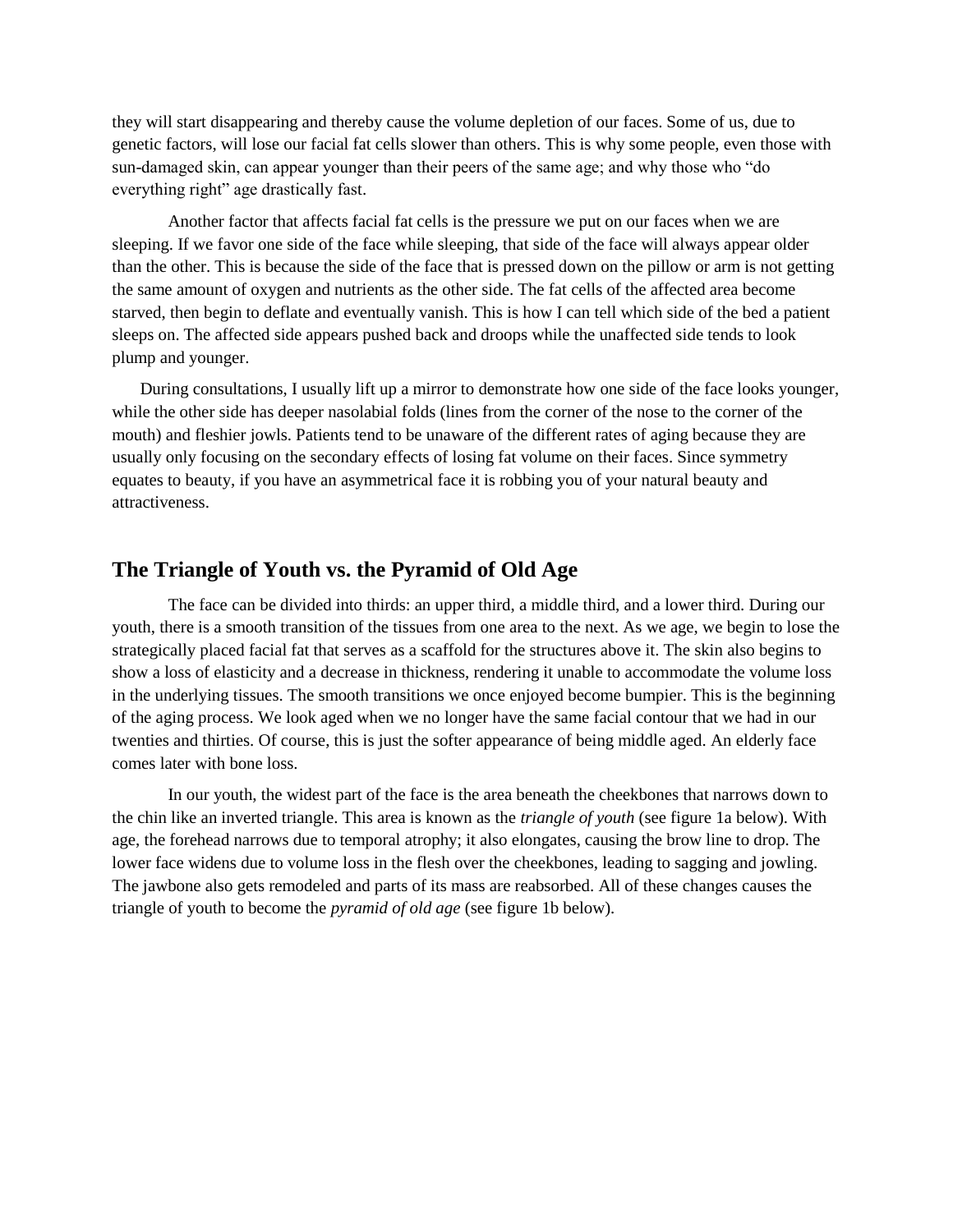

**Figures 1a and 1b.** The triangle of youth (**figure 1a)** is delineated by the cheekbones and chin. The pyramid of old age (**figure 1b)** is delineated by the two sides of the jawbone below our ears and the center of the forehead.

Every structure in the human body is interconnected. Changes in individual tissues are interrelated; alterations in one type of tissue (for example, fat, bone, skin, or muscle) lead to modifications in the other types of tissue. The whole collection of changes is what causes a change in an individual's overall facial appearance as he or she ages. For example, volume loss of the deep midfacial fat results in decreased support of the medial cheek compartment. This results in a diminished midface projection (in other words, a flattening of the face) and the unmasking of nasolabial folds. This occurs because the malar fat, or mid-cheek fat, seems to slide forward and down with age. These phenomena, combined with gravity, create a negative vector—a downward force—in which excessive traction is placed on the skin of the lower eyelid, causing it to lengthen and lose elasticity.

Because of the way fat is originally located in our faces, in youth we are given the well-rounded, three-dimensional topography that we desperately seek to maintain as we get older. This subcutaneous facial fat is partitioned into discrete compartments that age independently from one another. For this reason, it is possible to see a decrease in the volume of facial fat in some areas and an accumulation of fat volume in others. As time goes by, transitions from one part of the face to the others get disrupted, creating shadows and malpositioning of the defining arcs of a youthful face. The fullness and roundness of the face gets broken up into uneven planes, creating a more drawn and aged appearance.

Ultimately, bone loss due to reabsorption leads to the pyramid of old age, in which there is a sagging downward descent of facial soft tissues that drape around the mouth.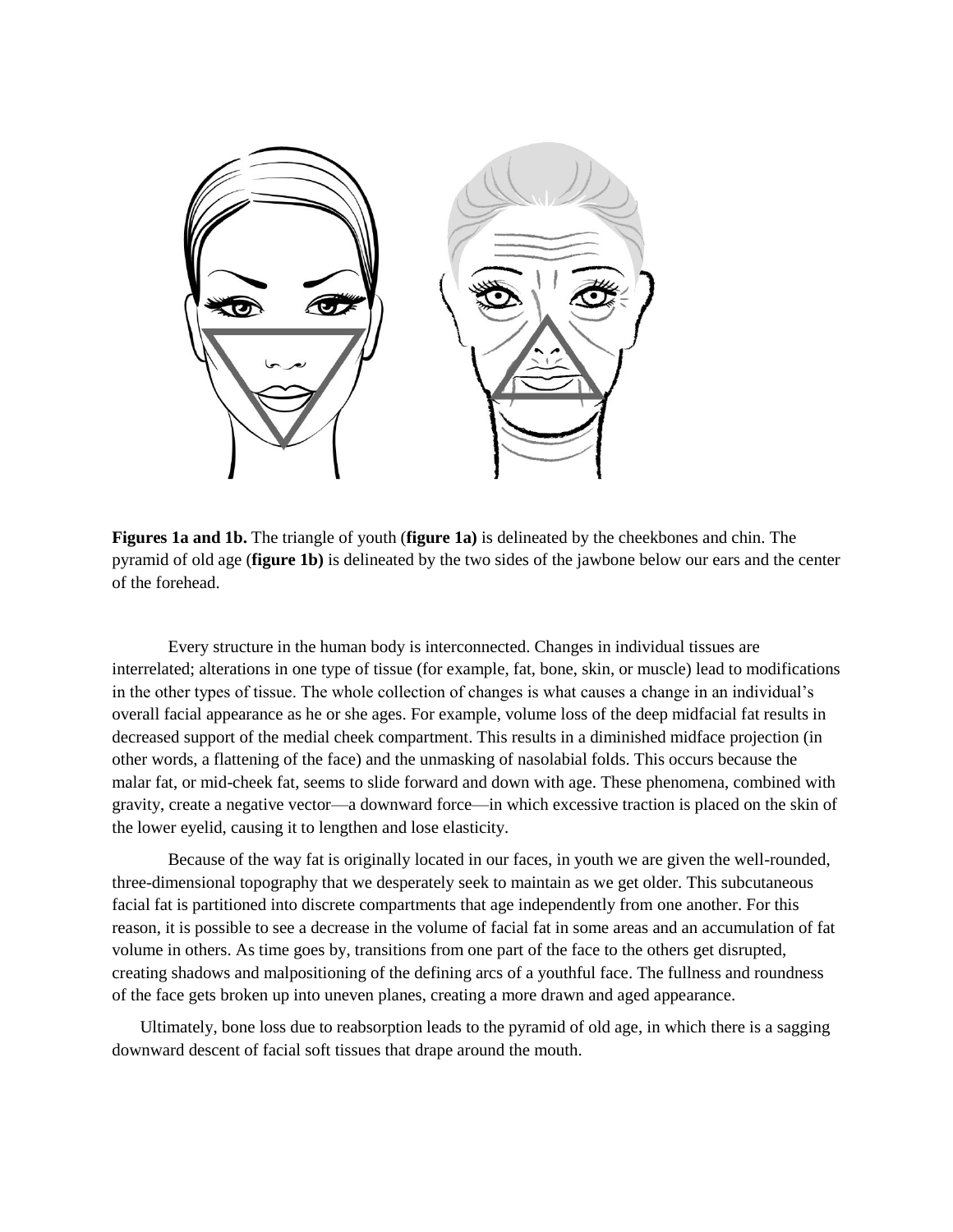### **The Old "Old Face" Method**

It was long theorized that facial aging was due to the relaxation of facial muscles. Therefore many surgical techniques and devices were created to tighten or shorten the facial muscles in order to rejuvenate the face. Different books and videos were sold that suggested electrical currents could be used to tone facial muscles. However, this theory had a critical flaw evidenced by observing patients with facial paralysis. The folds around the mouths, eyes, and between the eyebrows of those with facial nerve paralysis tend to soften and appear younger on the affected side. In addition, Botox® improves the appearance of wrinkles and creases by relaxing—not tightening—muscles around the eyes, between the forehead, and on the neck.

As a child, I remember my mother and grandmother doing all kinds of facial exercises—none of which seemed to help stop the aging of their faces. The Internet is full of sites claiming that isometric facial exercises that stimulate muscle tone prevent facial wrinkles. However, a study published in the *Journal of Aesthetic Plastic Surgery* by Le Louarn and colleagues (2007) suggests that repeated muscle contraction of the facial muscles actually can expel fats from deep compartments below the muscles into other compartments overlaying the muscles, causing malposition of facial fat, straightening and shortening of facial muscles, and overall decreased muscle tone. They also conducted MRI studies that examined the association of facial fat and muscles in people of various ages. This showed that the position of the fat determines the shape and subsequent action of the muscle. In addition, the MRI data also revealed that facial muscles have a curvilinear convex contour because of the underlying facial fat.

The authors of this study theorize that the acquired shape of the facial muscles, due to the underlying fat, dictates both the direction and amplitude of muscle contractions that are characteristic of a youthful facial expression. As we age, these muscles gradually straighten, shorten, and become more flaccid due to the volume depletion of the underlying fat. This is consistent with the earlier statement that changes in an individual tissue will lead to changes in other types of tissues, affecting an individual's overall appearance as he or she ages.

Other studies using MRI scans have found no difference in overall facial muscle thickness, length, or volume in patients over fifty-nine years in age and those between sixteen and thirty. Additionally, we know that using Botox to prevent the movement of facial muscles proves to be far more effective in preventing aging than the daily routine of exercising these muscles. It is the movement of these muscles during everyday living that contributes to the formation of the lines in the first place. The constant rubbing, pulling, and dragging of the skin in daily life causes mild inflammation. This, in turn, affects the integrity of the existing collagen and elastic fibers in the dermis, resulting in a less elastic, thinner, and dryer skin as time passes.

The use of muscle-toning systems tends to come in and out of style every so often. I can remember purchasing a device endorsed by actress Linda Evans that looked like a scary mask. It had a few metal contact plates that caused an electrical current to stimulate the facial muscles in a rhythmic pattern. I was able to control the intensity of the current and the pain threshold levels. Although I used it religiously for a few weeks, I never saw the improvements that were promised. The erroneous premise was that the aging process causes muscles to sag and lose their tone, leading to a dull, aged, and inelastic skin, so toning the muscles underneath the skin would reverse the process and lead to smoother, younger-looking skin. But there is little evidence that this approach to antiaging is effective.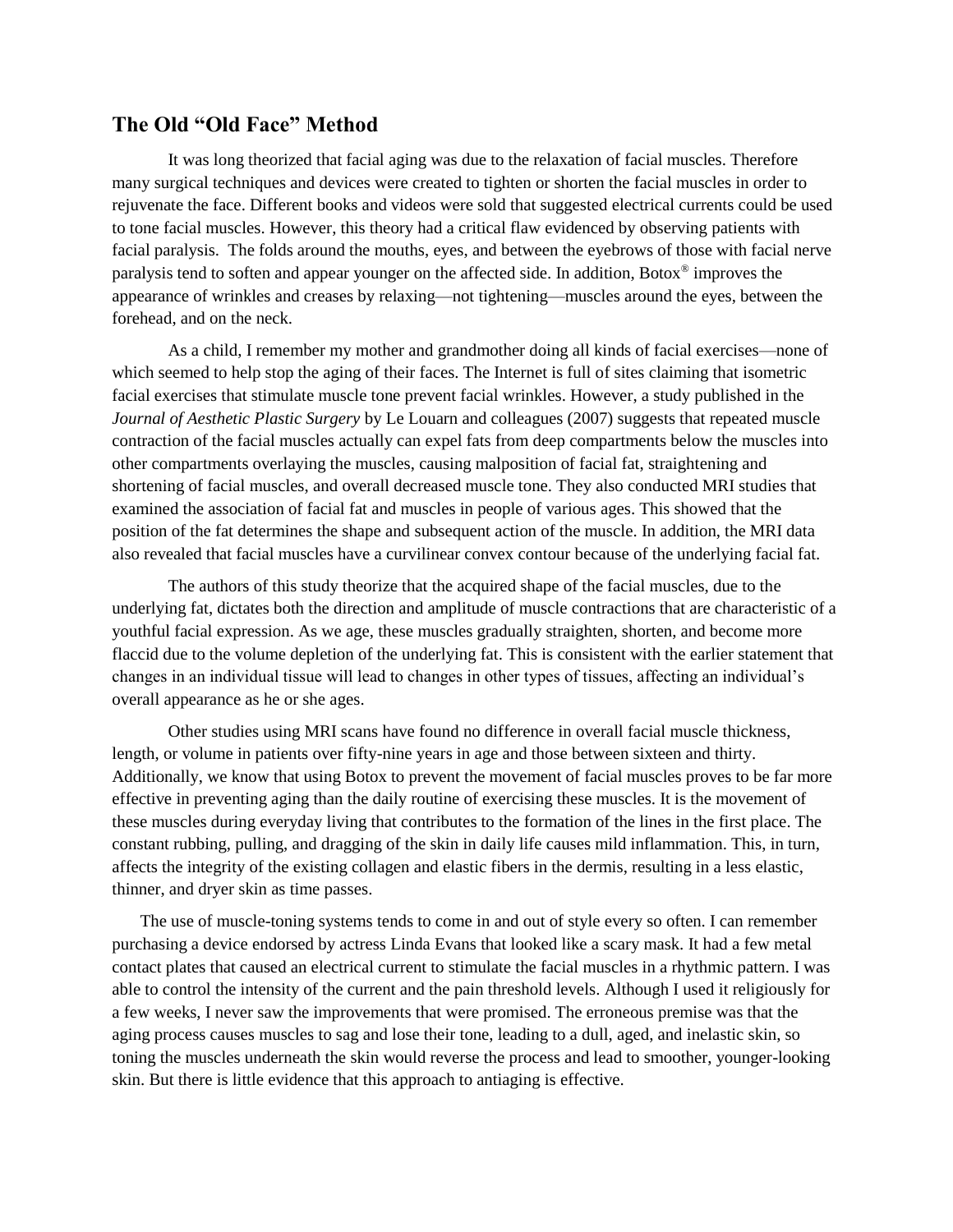Continuing my research, I also came across facial weights for muscle toning and development. The premise for the invention I tried was that by using steel-bead weights on the face and following up with a resistance exercise routine, the facial muscles could be toned and developed. Although there have been reports of facial weights helping people recover from facial paralysis and facial trauma, infection, and surgery, there is no data to support the notion that facial weight-resistance exercises improve the appearance or prevent the look of aging.

From the bizarre to the ridiculous, I have found devices that promise a non-surgical "facelift" via electric current stimulation. Their manufacturers all swear that the loss of muscle tonicity and mass are one of the major causes, if not the major cause, of aging and the sagging of facial skin. Old "Old Face" methods of treatment were all about muscle tone and mass, but New "Old Face" methods are about preventing volume loss of bones and facial fat compartments.

## **The New "Old Face" Method**

For years it was believed that the human face could be restored to a more youthful state by subtractive methods, such as the removal of fat and skin. The surgery consisted of removing excess sagging skin and fat pads, and then pulling the tissues tightly. The aim was facial tightening. Unfortunately, this approach made older people look like they'd been through a wind tunnel, and announced to the world, "I have had a facelift." They did not look any younger after their facelifts; they just looked like old people who'd had work done on them. Pulling the skin and underlying tissues tightly over a volume-less face only leads to a cadaveric appearance.

Today's school of thought about facial rejuvenation is a paradigm shift. The emphasis has departed from the older, subtractive techniques to focus more on restorative methods. The latest techniques are designed to restore facial fat volume and contour the tissues in an attempt to emulate a younger and more natural looking face. The New "Old Face" method is all about fat and volume!

A young face has an ample amount of volume. This can easily be seen in the plump faces of babies. As we get older, however, fat is redistributed in strategic compartments to hold the face up. These fat compartments are independent from one another, meaning that not all will age at the same rate. However, they are also interdependent. Changes in one compartment will lead to changes in other fat compartments, as well as changes in other types of tissues.

Facial fat loss is highly individualized. Several factors determine how soon the fat on our faces vanishes. I have noticed that patients who have better volume in their faces always appear younger looking, even without having had any procedures.

But lifestyle can damage fat stores. Marathon runners and triathletes, who are constantly exerting themselves physically, have very little body fat. People who favor one side or lying face down on the mattress while sleeping can deplete the fat cells in one area. People who are wheelchair-bound or bedridden, for example, often have problems with bedsores. When very little oxygen or nutrients is flowing to a tissue, it causes that tissue to starve and begin to disappear. Although most of us do not spend enough hours lying on our faces at night to get bedsores, it still makes a difference. I call the appearance of having slept on one's face the "thumb-print sign" because the nice apples of the face in time become so flat and gaunt that it almost looks like someone has used his or her thumbs to push them in—like you would with clay.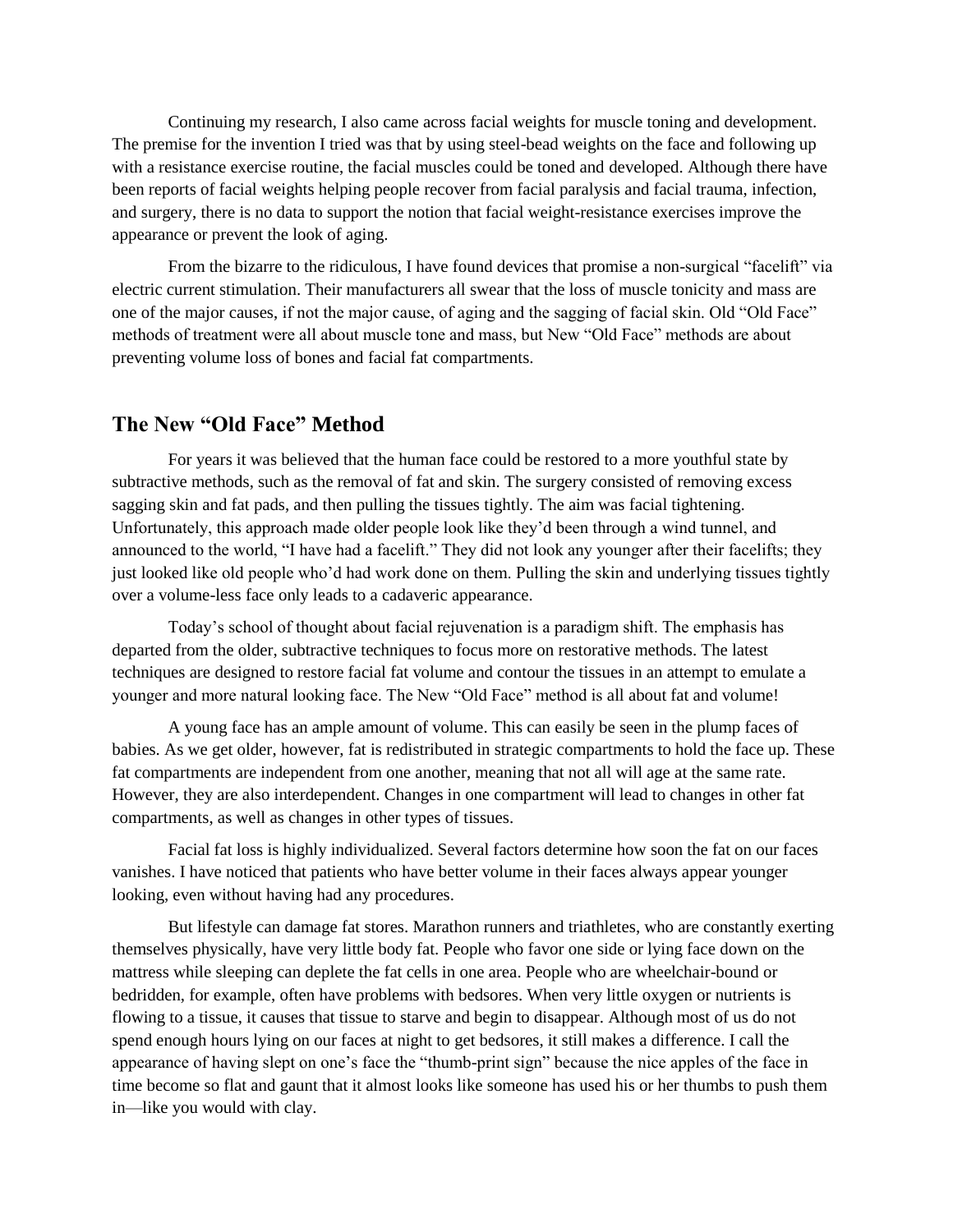For years, I have been educating my patients about the theory that fat keeps our appearance youthful. It is not hard to get them to agree with me because it's pure physics and biology 101. While there are other factors that affect the aging of our faces, none has the power to slow down the clock like facial fat and bone. Look at a picture of your grandparents when they were younger and to compare it to how they look now or right before they passed away. Obviously, there were pronounced changes in the morphology of their faces between the first and the second photos.

We can look at people and categorize them at a glance as either "young" or "old." When my grandmother was young, she was one of the most beautiful women you would ever see. Before she died, however, she began to look a little "witchy." If it were not for her beautiful hazel green eyes you could hardly have told that it was the same person. How did she change so drastically? The answer is that as her facial fat began to disappear and was redistributed according to the law of gravity. Bone resorption also took place. Volume loss and redistribution of fat are signs that other changes in the face, such as bone resorption, muscle lengthening, and skin flaccidity, are soon to follow.

Women need to be more vigilant than men about such changes due to the effects of menopause on the bones, collagen fibers, and elastic fibers of the skin. Fat loss starts taking place in women around the thirties, which is why I make a point to educate women of this age that come to see me for treatment about preparing ahead of time for the impact of menopause. No matter their age, but especially when they have the advantage of their youth, women need to do weight-bearing exercises and eat a balanced diet that will help them to increase their bone density and maintain an ideal body weight. They also need to avoid smoking, excessive sun exposure, and if possible, sleeping on their faces. In other words, they need to be vigilant in avoiding a deficit of any body tissues before they get to menopause.

Men also go through morphological facial changes as they age due to not having enough facial fat, though not at the same rate as women. It cannot hurt us to be diligent in our self-care either.

The deep fat compartments under the midfacial muscles are what give them their curvilinear round contours. At the widest part, they form what we call the apples of our faces. Over time, these fat stores start to taper off. With the help of gravity, the muscles start to lose their shape, and the face elongates and deflates like a balloon. The nice apples of the cheek then look more like saggy pancakes. Fat loss leaves the face looking flat or hollow and accentuates the lines known as nasolabial folds, which run from the sides of the nose to the corners of the mouth.

When I see patients who are mainly bothered by their deep nasolabial folds, I always take a close look at their cheeks. If I see that their folds are due to having faces that are deflating and dropping, I will not try to correct folds using fillers. Instead, I educate them using a little bit of physics. Imagine that your face is coming down and I add more weight to it. I would be helping gravity to create a downward vector that would accelerate the aging process. I see many patients that had done just that. After my explanations, they understand why they still do not look rested or younger after filling their lines. I will only fill these lines if they have a good midfacial volume. Otherwise, I correct the volume loss, and the nasolabial folds disappear right before their eyes without using any filler.

When we start to lose our mid-facial fat, we create a vertical downward negative vector that leads to excessive traction on the lower eyelid. This eventually leads to sclera show, a condition in which your lower lid drops and reveals more of the white part of the eye. This phenomenon is known as V-shaped deformity of the lower eyelid. Studies show that as we age there is a loss of elasticity of the fragile skin around our eyes. It's like having an old sock that has lost its elasticity from constant pulling and keeps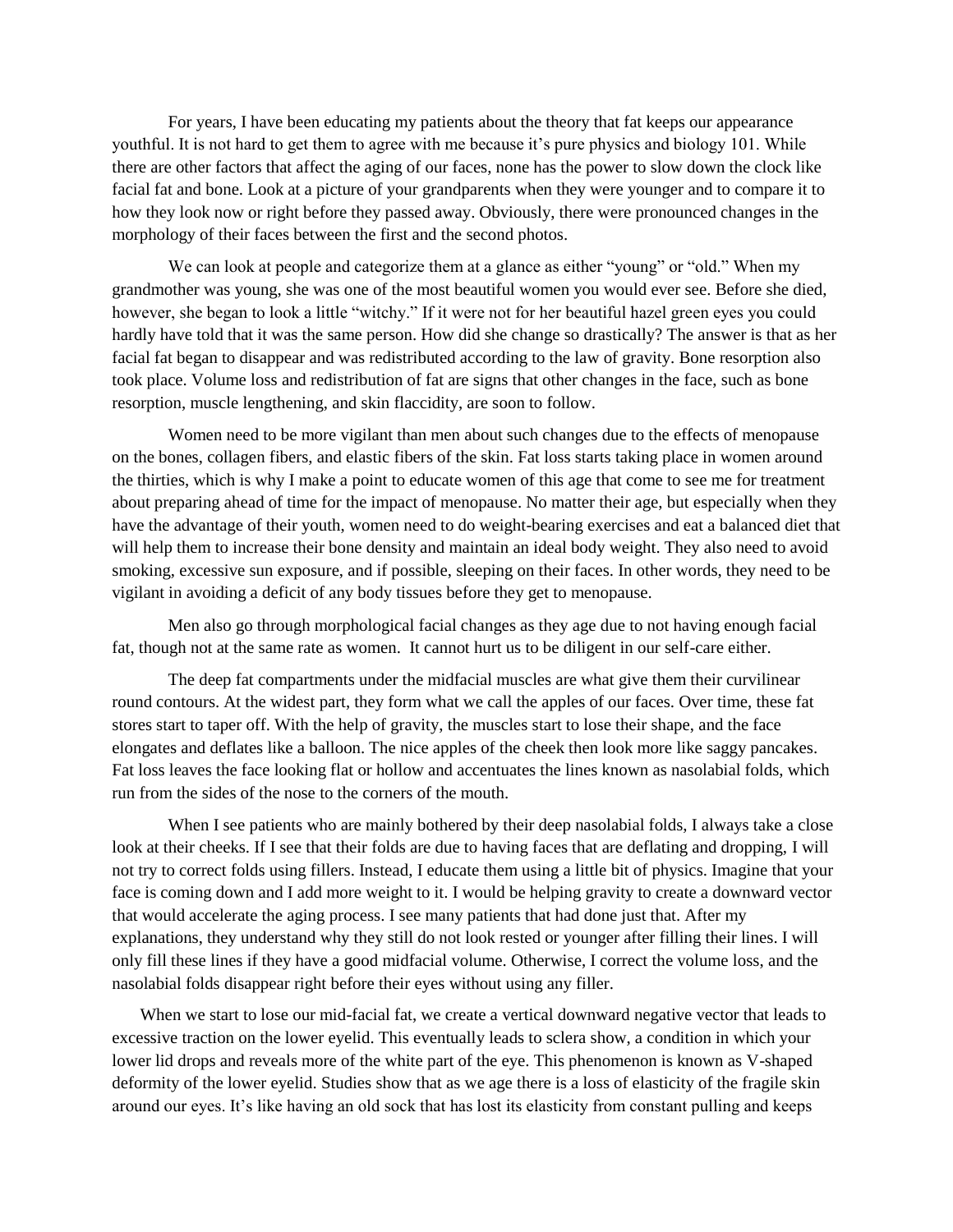slipping down around one's ankles. In order to prove this theory, scientists conducted a study that concluded that when medial cheek elevation was restored with fillers there was an improvement in the rapid return of the lower eyelid skin after being pinched. Pinching flesh in this manner is called a snap test.

I observe this phenomenon every day in my practice. When you improve the volume of a sunken cheek with filler you also improve the skin elasticity in the eye area and the skin around the mouth, jawline, and upper neck. This again evidences that our facial tissues are interdependent; changes in one affect the others.

Other strategic areas of importance for fat and tissue loss, especially for women, are the temples. These are often neglected or ignored, but they play an important role in preventing facial aging. As we age, the temples become increasingly hollow, making the forehead appear narrower—one of the signs of the pyramid of old age. This creates a negative vector that causes the upper eyelid to drop. This is also the reason why our eyes seem to get smaller and smaller as we age. When this ignored area of the face is finally addressed, it has a big impact in the rejuvenation of the face.

Several processes contribute to jowl formation. Ironically, it has to do with not enough *and* with too much facial fat all simultaneously. Have you ever heard the term *skinny-fat?* I have always felt that way. I am extremely thin, yet I can accumulate excess fat around my waist if I don't watch it. The same notion applies to the face. The face loses fat in certain areas, but it can accumulate some in others.

A similar process occurs with jowl formation. When the buccal fat around our mouth dimples starts to diminish in conjunction with the preauricular fat (the fat on the edges of the face right in front of the ears), it creates a forward movement of the face. Adding the downward and forward vectors of temporal wasting, the superficial fat accumulation along the jawline causes the chin to become the widest part of the face. In addition to all of these soft tissue changes, we also see bone loss and a repositioning of the chin and the jawline. A deficit in skeletal thickness and bone density further distorts the ratio of a youthful face.

The malar fat pad (the small area of fat that sits right above the cheekbone and under the lower eyelid like a small pillow), slides forward and downward and bulges against the nasolabial crease as we age. This, in turn, causes the under eye area to protrude due to fat pouch accumulation in this region.

It is not a secret that our eyes are floating around in fat. The eyes sit inside a bony socket that encloses a space known as the orbit. The border of this bony socket is called the orbital rim. In addition to the eyeball, the orbit contains an array of tiny muscles, blood vessels, and nerves that allow for the proper functioning of the eyes. Surrounding these structures sits the orbital fat, which is a sort of padding that protects and cushions all these delicate structures. Any process that depletes or disturbs the orbital fat is bound to have negative consequences in the appearance of the eye area. You can see, for example, that extremely malnourished people with little fat mass in their bodies tend to have a sunken and gaunt appearance around their eyes.

The ocular fat compartment is not immune to the loss of soft tissue fullness that comes with aging. As the orbital fat compartments begin to vanish, a person starts to appear tired and older. Later, the eyes become hollow and cast shadows, making the skin appear darker and indented. Finally, the atrophy of this fat compartment is so severe that sometimes you can actually see the orbital rim itself, giving a skeletal appearance to the face.